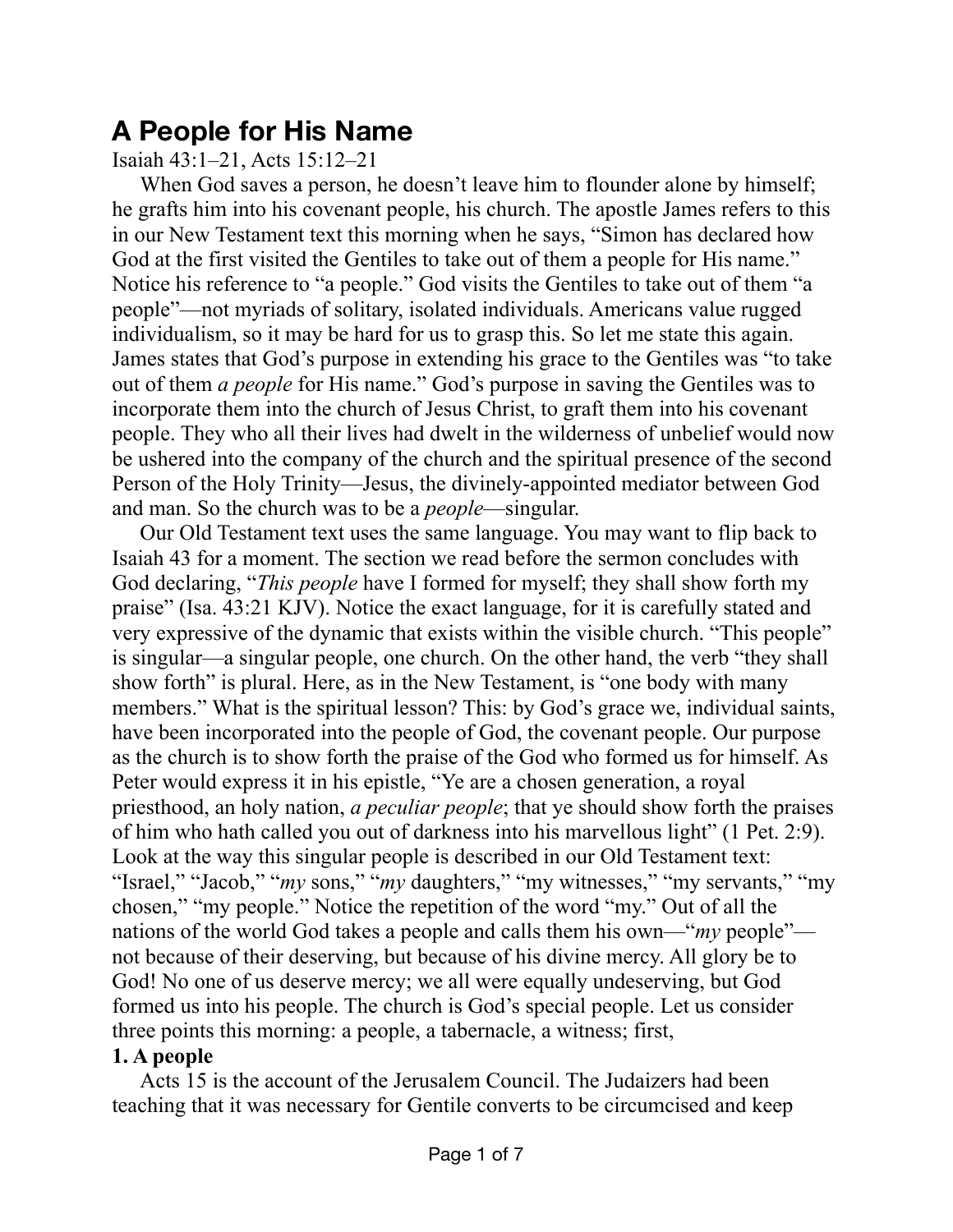Moses' ceremonial law. A council was called to debate the matter from the Scriptures and ascertain the mind of God. This church council gave a pattern for all church councils. Whether a major council of the whole church worldwide—such as the council of Nicaea or the council of Ephesus in ancient times—or a regional presbytery meeting such as the Presbytery of Michigan and Ontario two days ago, the purpose of all church councils is to ascertain the mind of God from the Holy Scriptures. Church councils have no warrant to promulgate doctrine on their own authority. They must not teach anything that is not explicitly taught in Holy Scripture or properly deduced from Holy Scripture. At the Jerusalem Council the apostle Peter gave a concise but eloquent speech arguing that since God had poured out his Holy Spirit on the Gentiles, as well as the Jews, purifying their hearts by faith, the only requirement for Gentiles seeking admittance to the church was faith in Christ alone. Jews and Gentiles both are saved through the grace of Christ—not faith *plus* circumcision and lawkeeping, or faith *plus* anything else.

After the apostle Peter was finished speaking, the freshly-returned missionaries Paul and Barnabas reported on their ministry in Asia Minor, and particularly on the "miracles and wonders that God had worked through them among the Gentiles." Here, the intrepid missionaries reported to the whole church, recounting for the brethren how God had made Bar-Jesus, advisor to the Roman proconsul Sergius Paulus, suddenly blind—temporarily unable to see the light of the sun—because he had defied the God of heaven in seeking to turn the proconsul away from the faith. There were other miracles as well. As the missionary duo ministered in the city of Iconium, God had borne witness to the word of his grace, granting signs and wonders to be done by their hands. Again in Lystra there was a crippled man, who had been in that pitiable condition from his mother's womb and had never walked, who listened attentively to Paul's preaching. When Paul saw that the man had faith to be healed, he commanded in a loud voice, "Stand up straight on your feet!" Instantly, the man leaped up and walked—a clear miracle. Later, when the crowds turned against Paul, they stoned him with stones, so that he appeared dead. After they dragged his corpse out of the city and left him for dead, the new disciples gathered around him and prayed for a miracle, and a miracle was granted: he "rose up"—the original indicates that he *stood up on his feet*—walked back into town, and the next day left with Barnabas for Derbe. Surely this was a heaven-sent miracle, for men and women who have experienced such severe trauma ordinarily need days and weeks to recover and regain the use of their limbs. We cannot rule out the possibility that Paul had also suffered trauma to the head, which well could have left him totally paralyzed and turned him into a virtual vegetable. My own father—also named Paul—six weeks before his sixty-fifth birthday was beaten on the head with a pipe in an alley in Detroit and left for dead. He suffered swelling and bleeding in his brain which robbed him of short-term memory and left him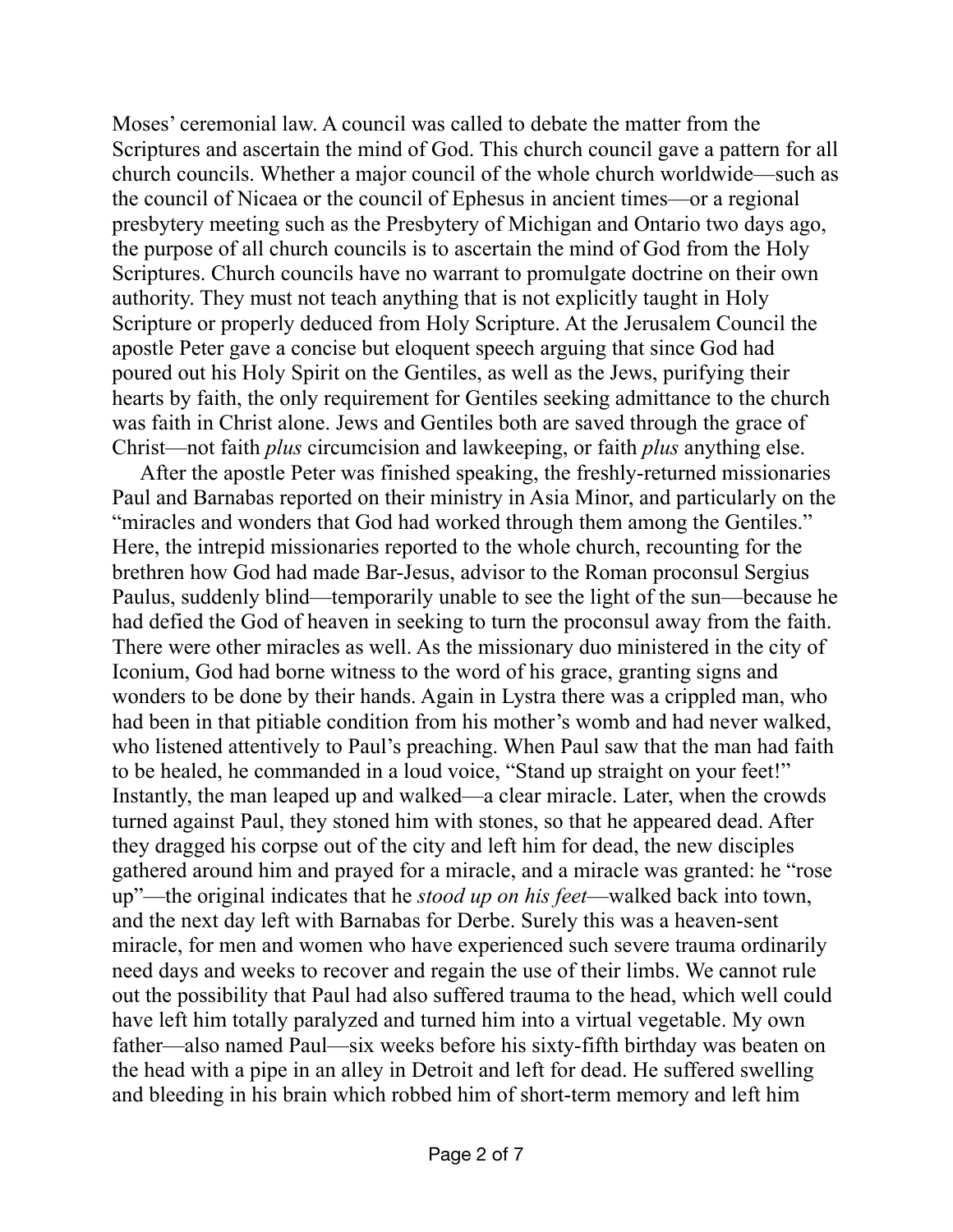unable to speak for a very long time. For the next five years, till the day of his death, he could not care for himself and was totally dependent on my mother. Miraculously, in the apostle Paul's case he fully recovered and became the great intellect and theologian of the first century, giving us books such as Romans, a masterpiece of logic and a veritable systematic theology, and Galatians, a cogent defense of the gospel. Paul's recovery was a miracle.

One might ask, why all this emphasis on miracles? Is there something wrong with twenty-first century preaching, where we don't see such dramatic miracles happening? These are good questions. But the answer is simple—here were two missionaries who walked on foot for many miles, carrying all their worldly possessions. We are used to seeing missionaries preaching from their Bibles. But the Bibles of Paul and Barnabas's time were huge handwritten scrolls written on long sheets of parchment or papyrus—definitely not portable. Paul and Barnabus lived in an oral culture and had hidden God's word in their hearts—the best place for the word to be! Moreover, at the time of their ministry the Bible was still incomplete. As Paul would later write to Timothy, "from a child thou hast known the holy scriptures, which are able to make thee wise unto salvation through faith which is in Christ Jesus. ... I charge thee therefore before God, and the Lord Jesus Christ … Preach the word; be instant in season, out of season; reprove, rebuke, exhort with all longsuffering and doctrine" (2 Tim. 3:15, 4:1–2). Or as Peter would write, "We have also a more sure word of prophecy; whereunto ye do well that ye take heed …" (2 Pet. 1:19). The "holy Scriptures" and the "more sure word of prophecy" to which the apostles referred was the Holy Bible. But the canon of Scripture was still incomplete at the time of Paul's missionary journeys, so miracles were necessary to demonstrate the preacher's apostolic authority.

Christians are supposed to hide God's word in their hearts and be living epistles, "known and read by all men" (2 Cor. 3:2). The preacher of Christ in our day doesn't need to do miracles to validate his ministry; his job is to rightly divide the word of truth which God has sent forth, and which will not return to him void, but will accomplish the purpose for which he sent it.

After Paul and Barnabas finished declaring the many miracles and wonders God had worked through them among the Gentiles, the room at the Jerusalem Council was abuzz. The church rejoiced to hear how God had brought the Gentiles to faith. But when the assembly grew silent, the apostle James got up to give a speech: "Men and brethren, listen to me: Simon has declared how God at the first visited the Gentiles to take out of them a people for His name. And with this the words of the prophets agree." Here was his thesis: God had visited the Gentiles to take out of them a people for his name. But James not only made an assertion, he backed it up from Scripture. He continued: "And with this the words of the prophets agree, just as it is written …." Remember that the purpose of church councils is to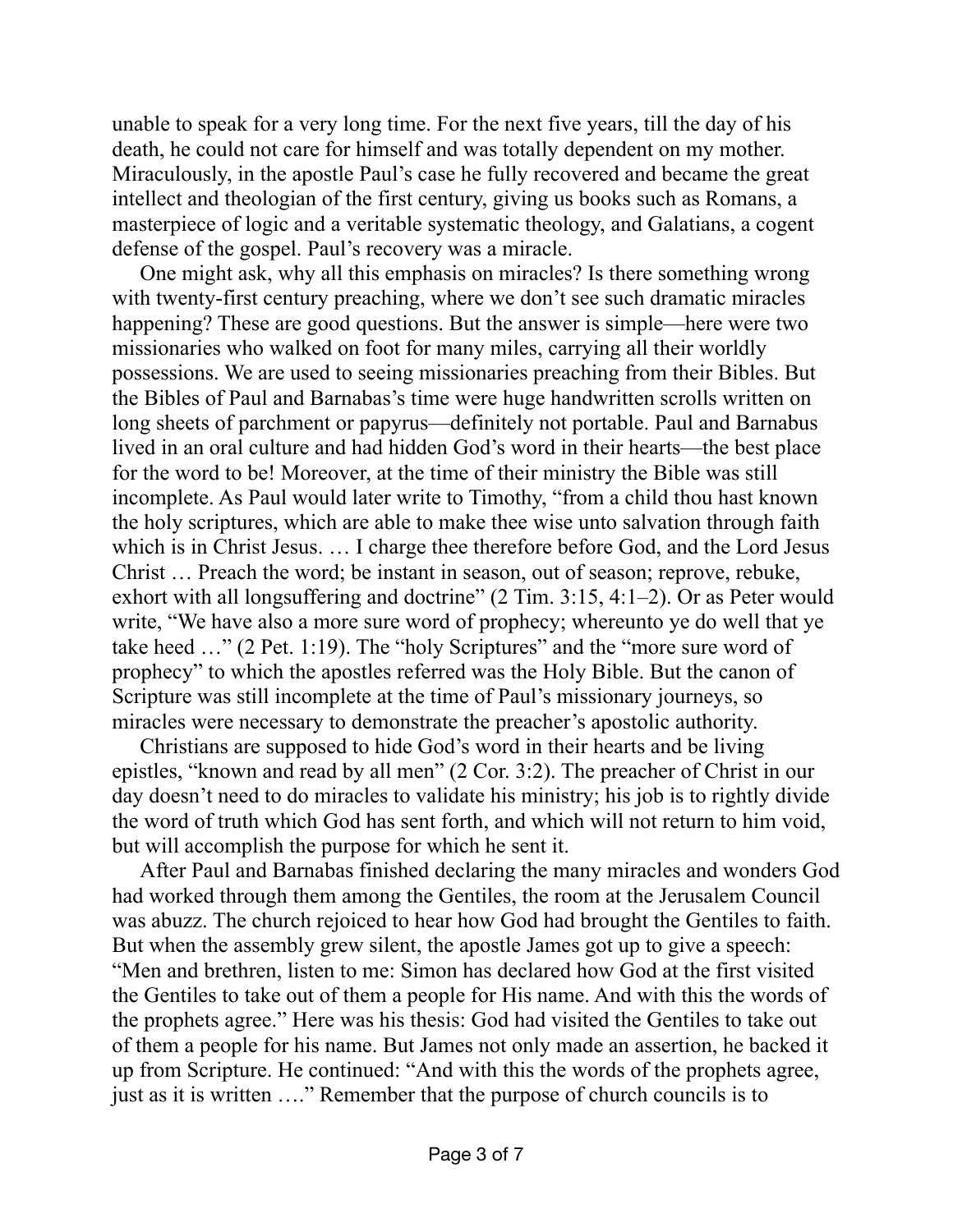ascertain the mind of God from the Holy Scriptures? If you pay close attention to what is going on here, you will see what I mean. Here were Peter, Paul and James —apostles all—debating a vexing question that was dividing the church. The three of them could have gotten together, sought the mind of God and declared God's will with divine authority. The church would have been duty-bound to receive it. The apostles' decision would have been as authoritative as the New Testament books of 1 Corinthians, 1 Peter or James. But they didn't do this! Instead, they convened a church council—what we call the Jerusalem Council—and the apostles and elders together searched the Scriptures and determined the mind of God. This is what church councils are supposed to do: search the Scriptures and determine the mind of God.

But notice once again the point of James's argument: "Simon has declared how God at the first visited the Gentiles to take out of them *a people* for His name." God would take out of the Gentiles a people for his name. The new converts would be incorporated into various congregations of the visible church. Elders chosen by upraised hand would be ordained as shepherds guiding their congregations. The new converts would not be like TV viewers sitting in their homes and tuning in to programs that they personally liked, or like consumers choosing the products they personally wanted to buy. Rather, they would be gathered into worshiping congregations of God's people and join with the whole church in showing forth God's praise.

This was James's thesis, but he had to prove that this was not just his personal opinion. Was this really the teaching of Scripture? Yes! He went on to argue that "with this the words of the prophets agree." This brings us to our second point,

## **2. A tabernacle**

James cites Amos 9:11–12, quoting it thusly: "After this I will return and will rebuild the tabernacle of David, which has fallen down; I will rebuild its ruins, and I will set it up." The text quoted by James refers to "the tabernacle of David"—a clear reference to Old Testament Judaism. In the Hebrew the word for "tabernacle" is the same word used for the rude hut constructed by the prophet Jonah when he sat outside Nineveh to wait for its destruction. This "hut" is a fitting symbol for what had happened to David's monarchy by the time of the first century. As one commentator observes, "If the family of David no longer dwells in a palace, but in amiserable fallen hut, its regal sway must have come to an end."<sup>[1](#page-3-0)</sup> Indeed, in the first century, Israel had lost its monarchy and was under the domination of the despised Romans.

<span id="page-3-1"></span>But Amos foresees a day when the miserable, fallen hut of Israel would be built up *spiritually*. Though the kingdom of Israel had fallen on hard times, *spiritual*

<span id="page-3-0"></span><sup>&</sup>lt;sup>[1](#page-3-1)</sup> Keil and Delitzsch, *Biblical Commentary on the Old Testament*, https://biblehub.com/ commentaries/amos/9-11.htm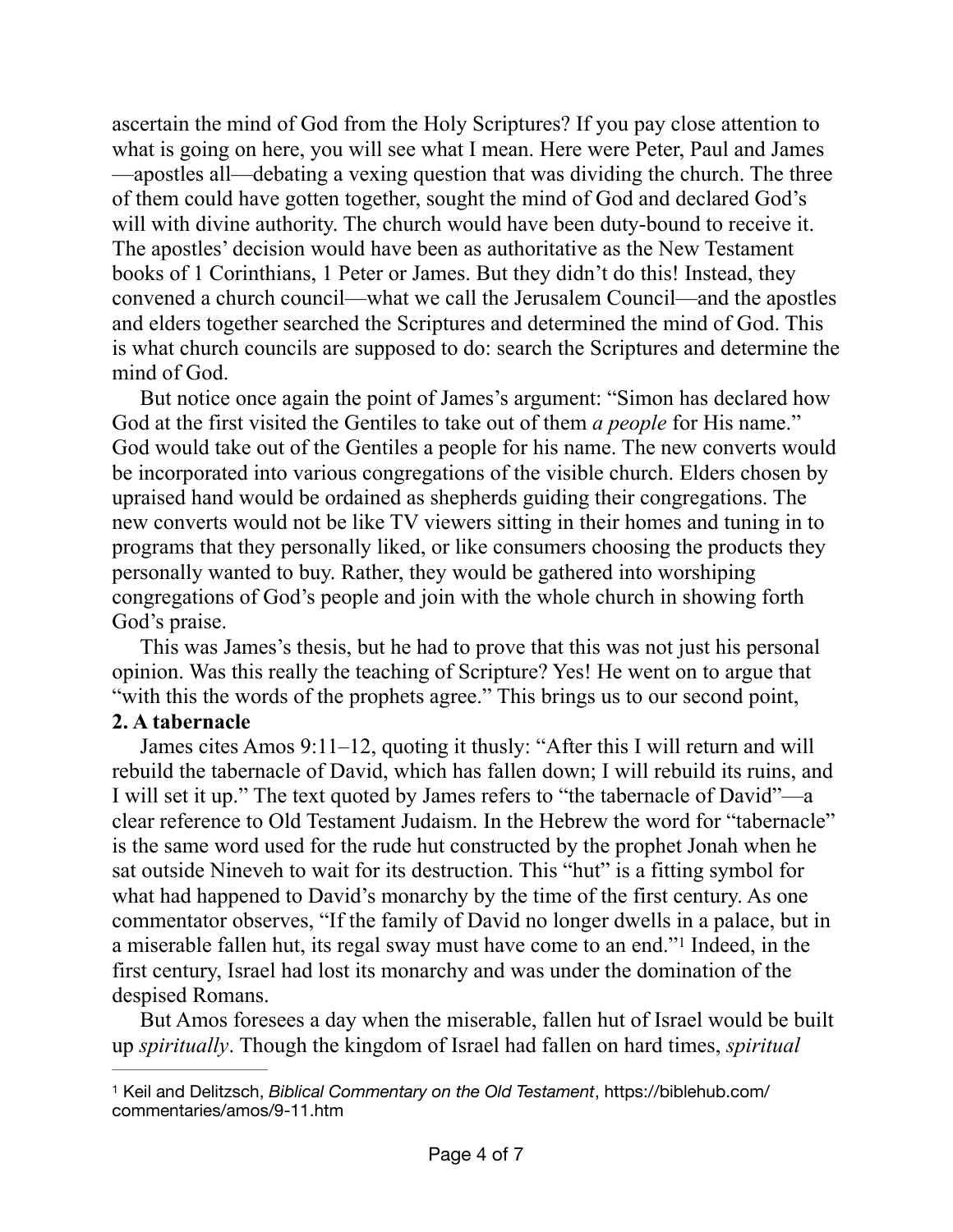Israel—the believing remnant, the church of Jesus Christ—would be built up. Christ would build his church, and the gates of hell would not be able to prevail against it. He would empower the apostles' preaching such that Gentiles would be called to faith and incorporated into the church.

James cites God's word to Amos: "I will return and will rebuild the *tabernacle* of David, which has fallen down." In the little suburb where I went to church as a boy there were three Baptist churches within a single mile along I-75: Calvary Baptist, First Baptist and Tabernacle Baptist. The name "Tabernacle Baptist" is still popular; a quick internet search identifies perhaps a half-dozen such churches in Michigan, including Grand Rapids, Battle Creek, Detroit, Saginaw. But what was the tabernacle? It was the portable sanctuary in which God dwelt among the people of Israel in the desert. Later, it was set up in various locations in the land of Canaan. The tabernacle served as a visible reminder of God's presence among his people. The God of heaven "tabernacled" among men. Later, John would write in his gospel, "the Word became flesh and *dwelt* among us, and we beheld His glory, the glory as of the only begotten of the Father, full of grace and truth" (John 1:14). The word for "dwelt" is literally "tabernacled." The God of heaven—the true and living God, the Creator, the God who redeemed his people in the person of Christ —became man and dwelt among his people. This is the meaning of the word *tabernacle*. The church is special because God dwells here. This can be said of no other human institution. The church is the special dwelling place of God on earth. The church is a tabernacle, the special dwelling place of God.

We ought to recognize God's special presence in the church. The church is qualitatively different from every other human gathering. In the church, Christ ought to get all the honor. Nothing that we do ought to distract from Christ. The church is not the place to honor anyone else other than the Lord Christ. Furthermore, we, his people, ought to *behave* in the church. Paul wrote, "that thou mayest know how thou oughtest to behave thyself in the house of God, which is the church of the living God, the pillar and ground of the truth" (1 Tim. 3:15). The church is not a playground; it is a place of worship. Our behavior in the company of God's people should never distract from Christ. *Christ* must get all the attention. The church is a *people*, and a *tabernacle*; thirdly, it is

## **3. A witness**

God promises, "I will rebuild the tabernacle of David, which has fallen down." Why does he do this? Notice the purpose clause; it is is very important. "So that the *rest of mankind* may seek the Lord, even all the *Gentiles* who are called by My name, says the Lord who does all these things." God's plan all along was to reveal himself to the Jews, so that the Jews, in turn, would be a witness to the Gentiles. The gospel is the Good News—good news for all mankind. The good news begins with bad news: the whole human race fell in Adam. We are sinners. We are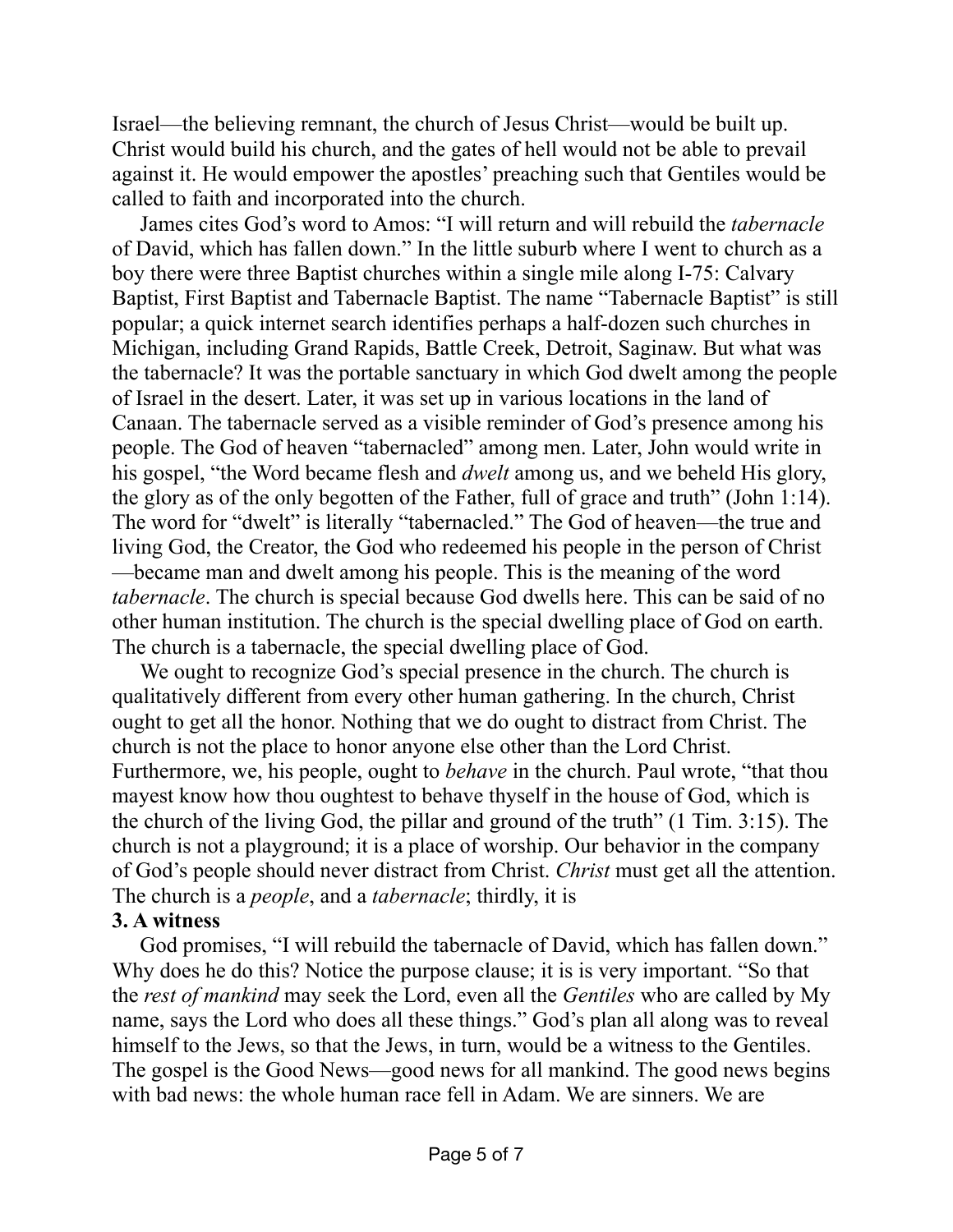spiritually dead—dead in trespasses and sins. Our natural inclination is to sin. All of us sin. We are born sinners, and from birth our whole focus is on ourselves; from birth we are idolaters. From the time we first begin to act, we assert ourselves —*our* needs, *our* wants, *our* desires. God's law requires that we love God supremely and seek his glory at all times. We are to love the Lord our God with all our heart, all our soul, all our mind and all our strength. Whatever we do, we are to do it to the glory of God. As children we throw temper tantrums. We assert: "It has to be done *my* way!" We do not love our neighbor, and we do not love the God who created us. In our minds, the only person who matters is ourself. If it were not for the Bible, if it were not for the example of Christ, we would maintain that such behavior is normal. Only the fittest survive—it's every man for himself. If I don't look out for myself, no one will. I've got to live—I've got to live for myself. But the whole premise of such thinking is a lie.

The gospel reveals that God was in Christ, reconciling the world to himself. Way back in eternity past the God of heaven determined to create mankind and save a people for himself—a people who would be his worshipers and sing his praises eternally. The God who is, exists in three Persons—Father, Son and Holy Spirit. The Father *conceived* the plan of salvation, the Son *executed* the plan of salvation, and the Spirit *applies* the plan of salvation. The Father sent his Son into the world. The Son accepted the assignment and voluntarily came into the world to save sinners. The Father and the Son sent the Holy Spirit to regenerate his people by faith and bring them into the fellowship of the Triune God. God revealed himself progressively, not all at once. The Bible is the story of that progressive revelation. God chose Abraham the Hebrew. He called him out of Ur of the Chaldees. He said, "Get out of your country, from your family and from your father's house, to a land that I will show you. I will make you a great nation; I will bless you and make your name great; and you shall be a blessing. I will bless those who bless you, and I will curse him who curses you; and in you all the families of the earth shall be blessed" (Gen.  $12:1-3$ ). Right from the beginning it was God's intention that the knowledge of himself that he revealed to Abraham the Hebrew would be made known to all the families of the earth—that is, to the Gentiles. Israel was not to keep the knowledge of the true God and his gospel to itself; it was a message that should be shared with the world. Israel was to be God's witnesses to the ends of the earth.

Sadly, Israel failed. Israel kept the knowledge of God to itself. Israel took pride in its ethnicity, and in its special relationship to God. It took pride in its circumcision, its ceremonies, its special priviliges, its uniqueness, and it did not want to share that with the nations. Israel had the light; it was content to let the nations walk in darkness. But God would not give up his plan. With the coming of Christ he would rebuild the fallen tabernacle of David which lay in ruins. He